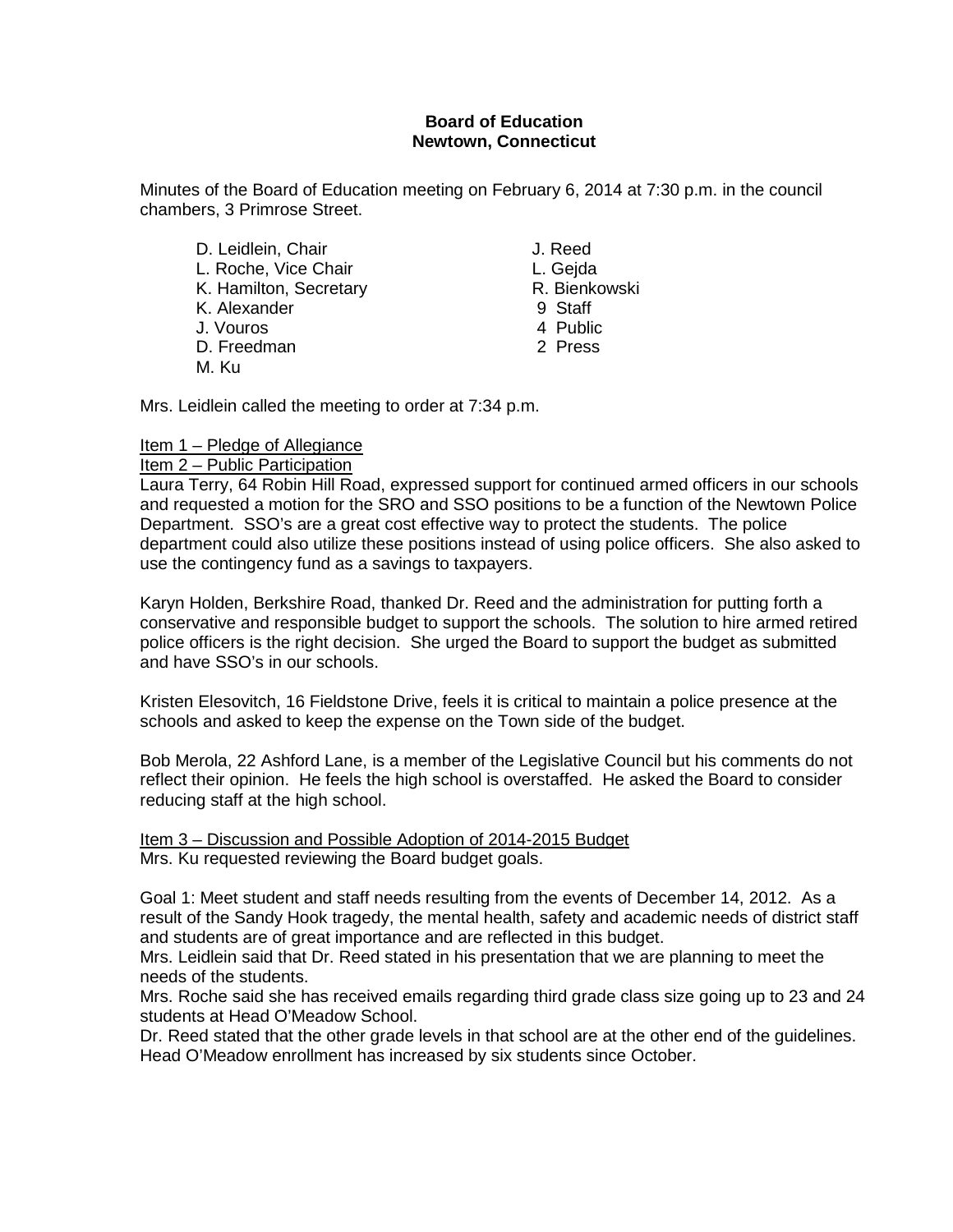Board of Education **-2-** February 6, 2014

Goal 2: Support the Newtown High School preparation for the 2015-2016 NEASC accreditation. The preparation process for the NEASC committee visit includes the completion of a lengthy self-study report and collection of artifacts that substantiate the high school's efforts in meeting the accreditation standards.

Dr. Reed said there are not a lot of financial costs right now. More would be the following year for the visitation.

Mr. Alexander asked if reducing staff at the high school would affect the NEASC accreditation. Dr. Reed said he wasn't here when the last NEASC accreditation was held but they did touch upon class size.

Goal 3: Provide an educational infrastructure to support the maintenance of existing and expanding technology requirements (including Bring Your Own Device), mandated implementation and assessment of new standards (Common Core State Standards), implementation of recommended security measures, and mandated educator evaluation plans.

Mrs. Leidlein said the technology budget takes care of the obsolescence to be able to administer the new assessments, we will work on our curriculum to meet common core state standards, and security measures and mandated educator evaluation plans are also in our budget.

Mrs. Ku stated the implementation of a new testing program and electronic devices in the schools puts a strain on the IT department.

Dr. Reed said this was an identified problem area. We need to look at the structure of our staffing. The Town has two vacancies in their tech department but there could be some unification. We also have a number of high school students we are using now which may expand.

Mrs. Leidlein asked if there was funding in the grants for technology maintenance. Mr. Bienkowski said there was \$12,000 for licensing our radios, keyless entry and surveillance systems.

Goal 4: Implement all activities listed in the Newtown Public Schools Coherence Plan. Highlights of the Coherence Plan include oversight, guidance and management of the new Sandy Hook School construction process; the implementation of the School Emergency response to Violence (SERV) Grant; and development of a coherent, focused, constancy of organizational purpose.

Mrs. Leidlein stated this document addressed many items including goals for learning, curriculum and instruction, assessment and data.

Mrs. Ku said it also mentioned the evaluation of the gifted and talented program. It is important that this remains something we are dedicated to.

Dr. Reed said this program is always discussed at budget time. The vision we have is once the recommendations come forth there should be an effort to engage the community to explain why it's a necessary program.

Goal 5: Plan for future needs of the Newtown Public School system. Through strategic planning an updated enrollment projection study, data will be gathered for informed decisions concerning efficient use of facilities, technology and security needs.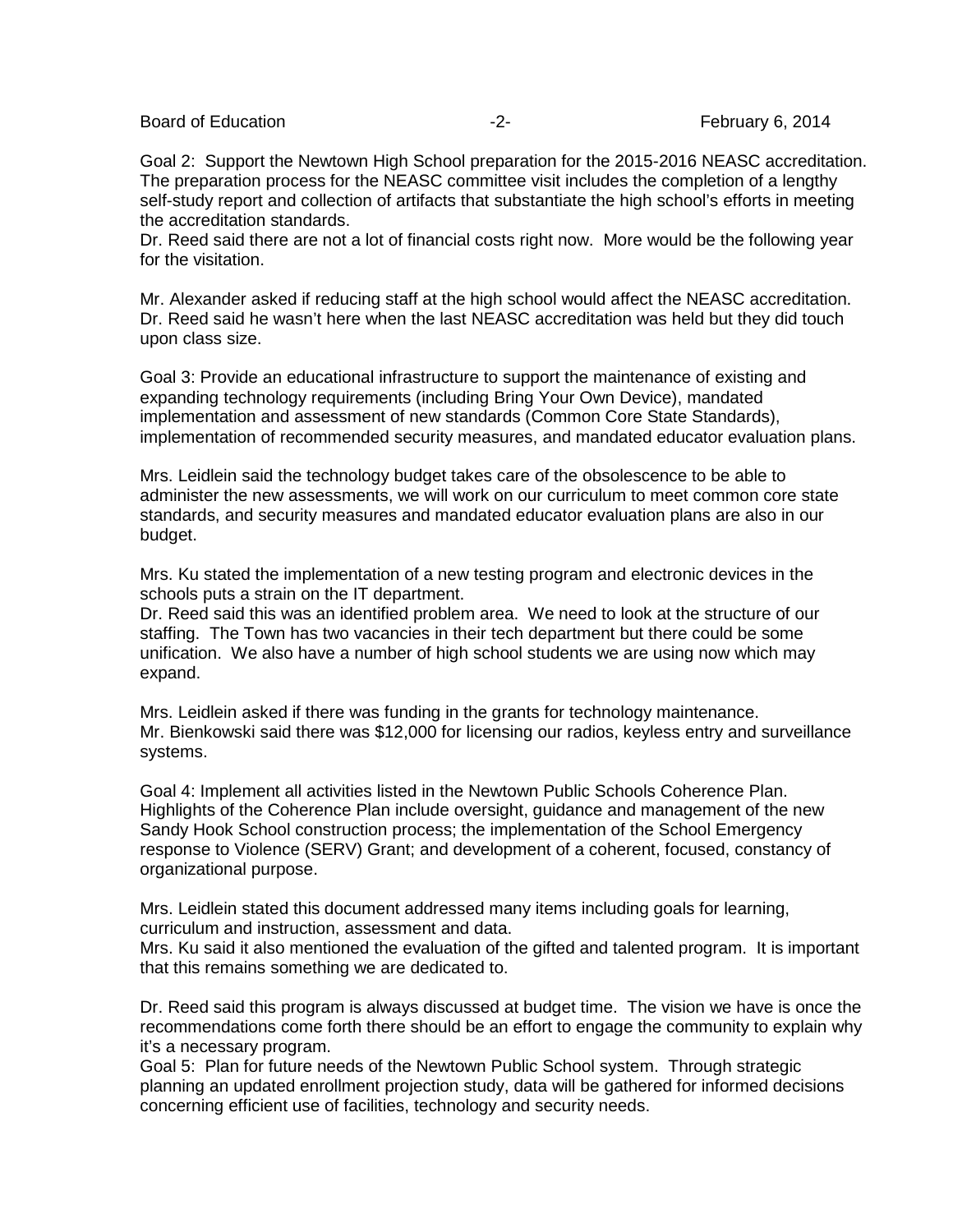Board of Education **Francisco Contract Contract Contract Contract Contract Contract Contract Contract Contract Contract Contract Contract Contract Contract Contract Contract Contract Contract Contract Contract Contract Con** 

Mrs. Leidlein said we've included the enrollment study, strategic plan, are looking to continue the discussion for efficiencies with the Town side and continuous evaluation of our technology and security needs in the district.

Ms. Hamilton addressed Laura Terry's comments. We all support the security initiatives and they will continue to evolve overtime. For next year it sounds like our plan will be to use the SSO's with the SRO's. She suggested checking with Pat Llodra on the use of the \$347,826.

Mrs. Ku spoke about five-year planning for facilities and technology. Dr. Reed said this five-year plan is a good start. We may need an architect to revisit estimates in the CIP a year before they are to be acted upon.

Goal 6: Investigate the possible collaboration with municipal government to look for ways to provide better efficiencies and more transparent operations in administrative overhead areas.

Mrs. Leidlein said Dr. Reed and Mrs. Llodra have been having ongoing discussions regarding efficiencies. A previous study made recommendations regarding the financial systems. Mrs. Ku thanked Dr. Reed, Dr. Gejda and the administrators for putting together a thoughtful budget and making hard choices.

MOTION: Mr. Alexander moved to adopt the Superintendent's recommended budget for a total of \$71,580,034. Mrs. Ku seconded.

Dr. Reed listed the possible deductions from the Department of Justice Grant which include \$207,500 for locking mechanism replacement, \$67,856 for voice over IP for the intermediate school, and \$22,000 for special education tuition which also includes transportation. Additional potential reductions would include the truck because the frame has significantly weakened. That cost is \$30,000. The sewer assessment is \$15,393, the cost for the strategic plan consultant is \$25,000 and the enrollment study would be \$17,500. These could be paid from this year's budget.

MOTION: Ms. Hamilton moved to amend the main motion to reduce the approved budget by \$395,249. Mr. Alexander seconded.

Ms. Hamilton asked if there was any word on the \$511,000. Dr. Reed said it came in after the fiscal year and deposited in an account Bob Tait maintains.

Mr. Bienkowski said the Town is the applicant for the DOJ Grant. The first phase was the crisis phase for \$511,000. The Town has \$120,000 for the crisis phase. The consequence phase is an 18 month program and they are in the final stage of actively reviewing this grant.

Ms. Hamilton said the \$511,000 is supposed to reimburse the school district for expenses during the crisis phase but it didn't come in until after the year closed. It was put into an account to hold. We are looking at how to get the money to us legally.

Vote on amendment for the \$395,249 reduction: motion passes unanimously.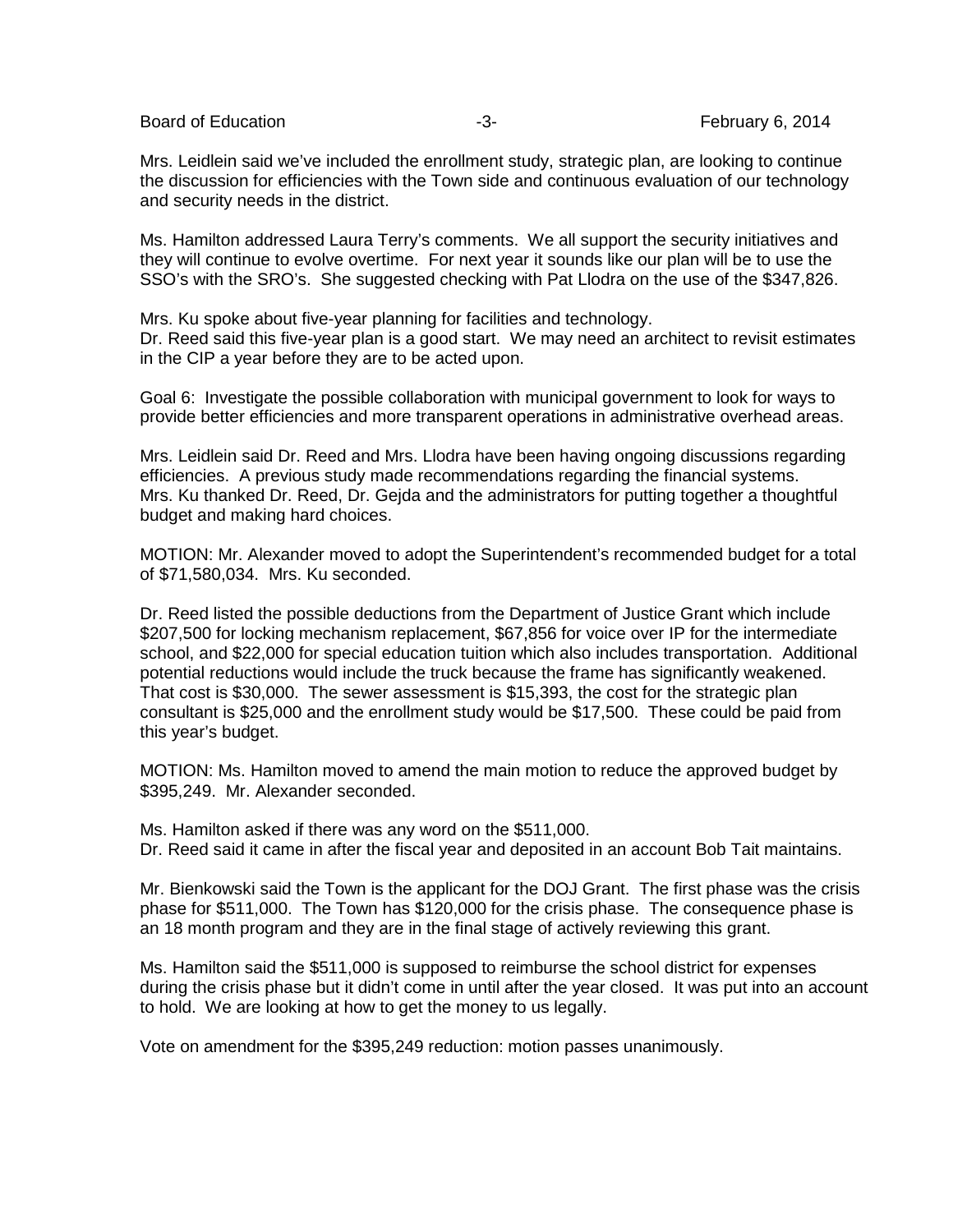Board of Education **February 6, 2014** -4- February 6, 2014

Ms. Hamilton said last year during the budget discussion there was a suggestion to have a set budget number for maintenance and technology costs for them to expect every year which would be easier for budget planning.

MOTION: Ms. Hamilton moved to amend the main motion to reduce technology equipment by \$50,000. Mr. Freedman seconded.

Ms. Ku would propose adding money into the technology budget rather than take out. Mr. Alexander requested we put in a policy to spend half a percent on technology in the budget so it would no longer be a talking point. He prefers to leave this line item as is.

Dr. Gejda stated we are in the midst of scheduling the SBAC testing for March. Mrs. Amodeo has been testing our computers for the assessment. The elementary schools will take a test every day for three weeks. During that time, the computers will not be available for other types of instruction.

Mr. Freedman asked how the 1,035 ipads we received are being used. Mrs. Amodeo said this summer we had close to 200 ipads used by administrators, special education staff and students. Over the summer we received 835 which were distributed to each regular education K-8 teacher and a number of ipad carts went to the buildings for student use. The 91 in the budget are part of the purchase three years ago.

Mr. Freedman would recommend we reduce the ipads to 45 from 91. Ms. Hamilton asked if all 91 failed or is it the three-year mark. Mrs. Amodeo said we may have time.

Mrs. Leidlein mentioned that it might be better to make a recommendation for an amount to be reduced but leave where it will be reduced to whoever was in charge of that area.

Vote: 3 ayes, 4 nays (Mrs. Roche, Mr. Alexander, Mr. Vouros, Mrs. Ku) Motion failed.

Ms. Hamilton had a similar suggestion for building and site maintenance projects. She looked at what we've spent since 2000-2001 through 2013-2014 which was an average of \$450,000 and would like to level set what the spending is.

MOTION: Ms. Hamilton moved to amend the main motion to reduce building and site maintenance projects by \$50,000. Mr. Freedman seconded.

Dr. Reed said the challenge will be using past expenditures on the sole guide is new needs that will become part of the maintenance budget spending related to security. Such were not a part of the budget two years ago. The locks were done because of security. The technology budget has the same challenge.

Mr. Alexander said the areas of building and site would be good to have a policy for also. We are cutting in an area where the needs don't change. He is not in favor of making this reduction.

Mr. Freedman asked if we could use nonrecurring money for any of these projects. Mr. Bienkowski stated we could.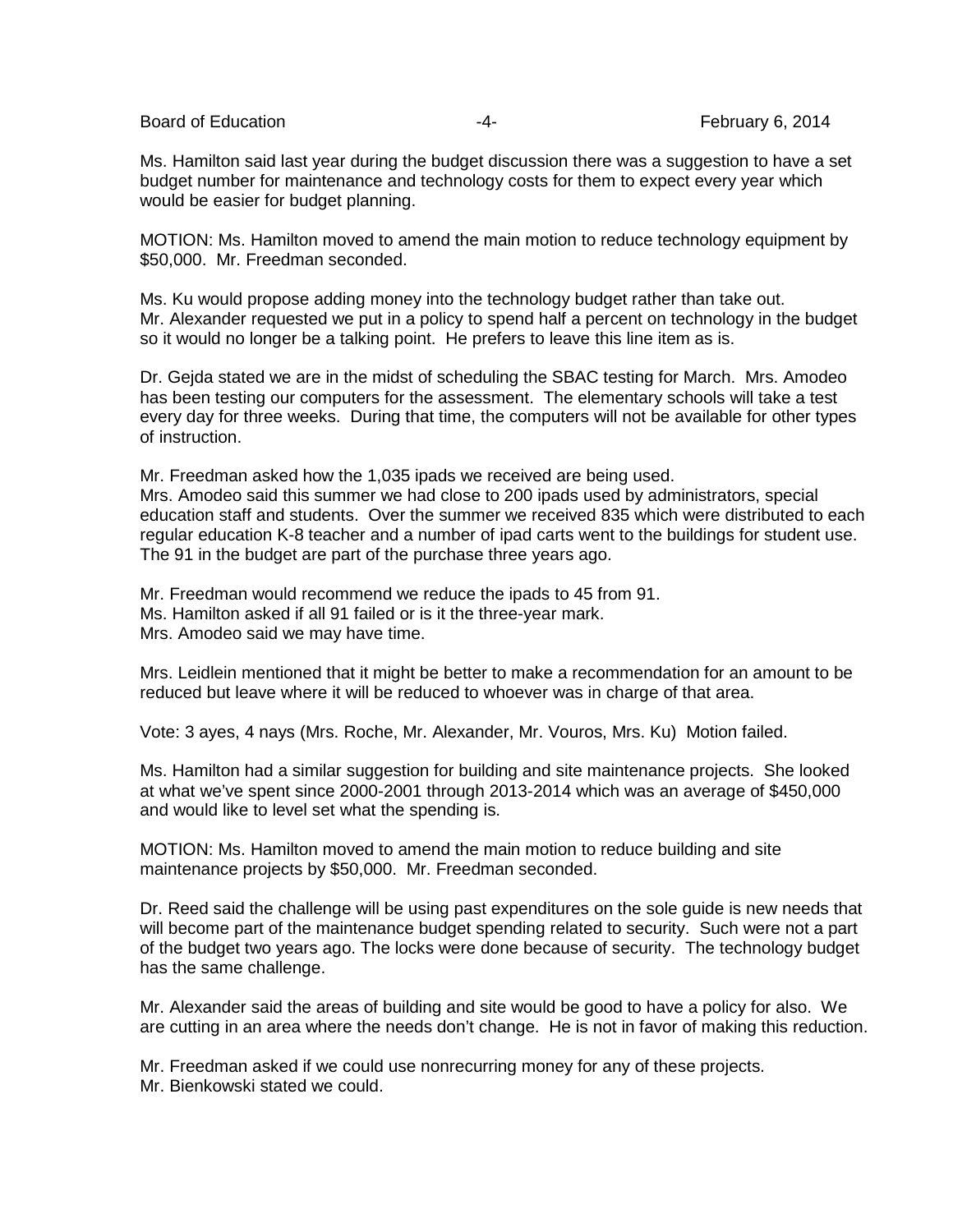Board of Education **Franchise Contract Contract Contract Contract Contract Contract Contract Contract Contract Contract Contract Contract Contract Contract Contract Contract Contract Contract Contract Contract Contract Con** 

Vote: 2 ayes, 5 nays (Mrs. Leidlein, Mrs. Roche, Mr. Alexander, Mr. Vouros, Mrs. Ku) Motion failed.

Ms. Hamilton thanked Dr. Reed and the staff and principals for working so hard on the budget which reflects more appropriate staffing levels. This is a respectful budget which takes into account what has been happening over the last couple of years. People are concerned about staffing at the high school. The NEASC report in 2005 cited deficiencies included alignment of policies, overcrowding, the need for more opportunities for teachers to collaborate, lack of technology and lack of space for kids to eat lunch to name a few. We were put on warning status. After two years there was a report in October 2007 in which we had to state where we were in addressing the deficiencies. In 2006 we added 3.5 teachers and in 2007 added additional 3.4 teachers to address overcrowding in some classes. At the same time we were trying to do the high school addition. Presentations indicated we were going to have over 2000 students in the high school and the number of staff needed. All of this was based on an enrollment study showing more students at the high school. We are back to where we were in 2007-08. She would like to see staff reduced at the high school

MOTION: Ms. Hamilton moved to amend the main motion to reduce the certified salary line by \$300,000 which is five teaching positions. Mr. Freedman seconded.

Mr. Vouros was concerned there wasn't enough information on how this would affect students and their course loads.

Mr. Alexander was concerned about courses being available and did not feel qualified to suggest a reduction there.

Mrs. Ku suggested Dr. Reed analyze these numbers. It's not good to compare from the 2006 school year.

Mr. Vouros asked to look at having a teacher teach an extra class instead of hiring a teacher. Dr. Gejda said adding a sixth class is extremely taxing for the teacher. When this does occur it is usually a temporary position.

Mrs. Leidlein said if we reduce teachers we could have that scenario again and have deficiencies. She was concerned about specifying a particular area before finding the impact on the students and courses they want to take.

Ms. Hamilton went through the schedule and merged the classes that had multiple levels. She was concerned seeing class sizes much lower than at the other schools. Some are higher but quite a few lower and she questioned the need for some of these classes. She questioned running the Yearbook course this spring with six students in one and seven in the other.

Mr. Alexander said we've explained why the high school had these increases. Times have changed. We offer more courses because that's what we do in this country in the high schools. We haven't given the high school the chance to answer that question.

Mr. Vouros asked why there were combined classes.

Dr. Reed said there are several at the high school because we are trying to find a way give the courses students need and staff efficiency.

Mr. Freedman stated we need \$139,481 to get to a flat budget. He suggested Dr. Reed work with that amount and decide where it would come from.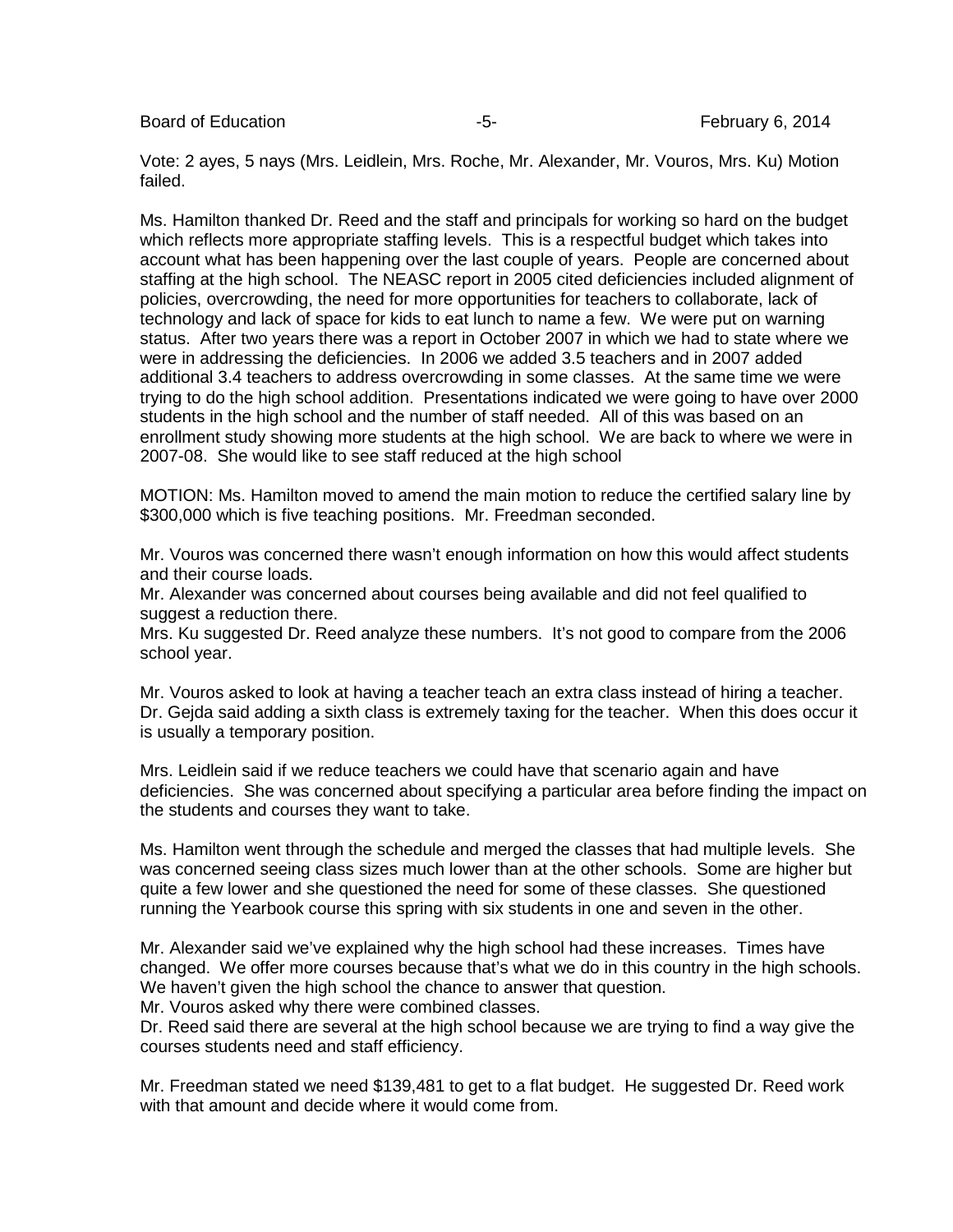Board of Education **Francisco Community** Control Control of Education **February 6, 2014** 

Vote on amendment: 2 ayes, 5 nays (Mrs. Leidlein, Mrs. Roche, Mr. Alexander, Mr. Vouros, Mrs. Ku) Motion failed.

MOTION: Mr. Freedman moved to amend the main motion to reduce an additional \$139,481 at the discretion of the Superintendent. Mrs. Hamilton seconded.

Mrs. Ku was not in favor of targeting a zero percent increase. We trust Dr. Reed to make good decisions as to where to make reductions. She isn't going to reduce it anymore. Mr. Alexander is also willing to trust Dr. Reed and Dr. Erardi to work those numbers in. Mr. Vouros want to be sure we have money for GATES if the committee wants to expand the program.

Mrs. Leidlein also was trusting Dr. Reed with the reductions.

Vote on amendment: 5 ayes, 2 nays (Mr. Vouros, Mrs. Ku) Motion passed.

Original motion: approve proposed budget as amended 71,045,304

Mr. Alexander restated the reason he chose to go with this number was because it is very much supporting what the Superintendent has selected and gives him minor discretion in reaching the bottom number.

Roll call vote on main motion for budget adoption: Mrs.  $Ku - ave$  Ms. Hamilton - aye Mr. Freedman – aye Mrs. Roche – aye Mr. Vouros – aye Mrs. Leidlein - aye Mr. Alexander - aye Motion passes unanimously.

MOTION: Mr. Alexander moved that the Board of Education direct the business office to prepare the final budget and authorize the Director of Business to make any technical or arithmetical changes necessary. Mrs. Roche seconded. Motion passes unanimously.

Mrs. Leidlein referred to the security document proposed for our consideration. It was recommended that these numbers be removed from our budget and be presented separately. We do have to pass the bottom line onto the Board of Finance. There could be some adjustments made to the bottom line figure.

MOTION: Mrs. Ku moved that the Board of Education adopt a security budget for personnel and arming equipment in the amount of \$540,562 with the acknowledgement that \$324,525 of this request is in the Board of Education's adopted budget above and that the district has applied for \$209,024 in potential offsets through the SERV Grant and DOJ Victims Grant program, and further resolves that a security projects budget request in the amount of \$2,440,650 as reviewed by the Board of Education (Schedule A) and the majority submitted to the DOJ Victims Grant program as part of this action which is respectfully submitted for consideration by the Board of Finance. Our understanding is that the decision about the specific determinations about placement of expenditures in the Town or the Board of Education budget will be made at a later date.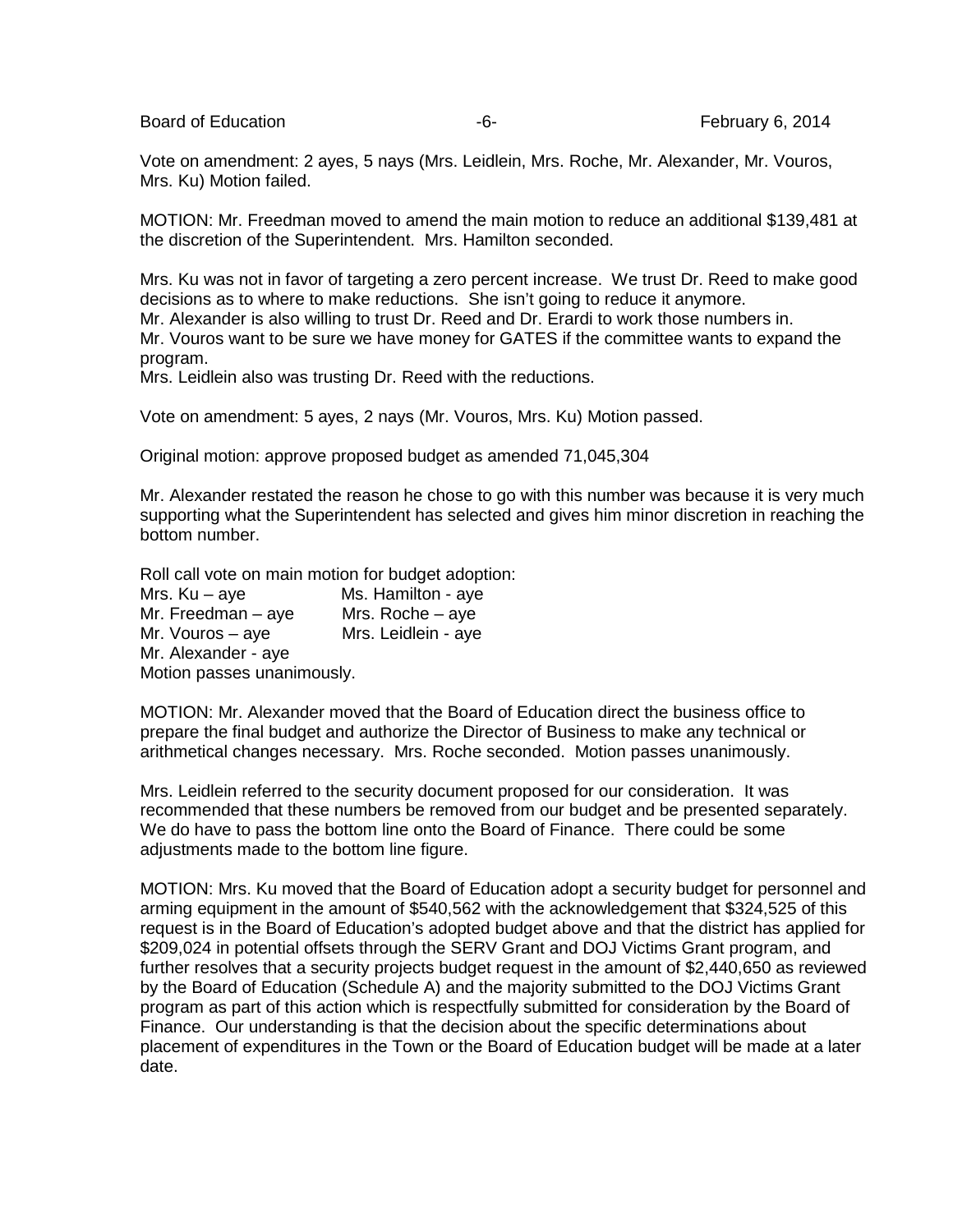Board of Education **Example 2014** -7- February 6, 2014

| \$540,562      | Armed and Non-armed Security Guards       |
|----------------|-------------------------------------------|
| $-324,525$     | Included in BOE Budget 2014-2015          |
| $-209,024$     | Guard Grant Requests - SERV and DOJ       |
| 2,440,650      | <b>Security Projects Total</b>            |
| $-1,757,606$   | Potential Grants and Funds from 2012-2013 |
| $$ - 646, 166$ | <b>From Donations</b>                     |
|                |                                           |
| 43.891         | <b>Balance</b>                            |

### Mr. Freedman seconded.

Dr. Reed said the security budget Mr. Bienkowski provided gives information if we don't get the gran what would be a needed. It is likely we will get these grants but also lists 243,000 if we didn't get the grants. The Board of Education is taking this on with the Board of Selectman. This type of safety function is normally taken on by the municipal side.

Ms. Hamilton said that this is saying that there is the other ancillary budget. We don't know whose budget it is going to go into and we are going to leave it up to the Board of Finance to decide? I don't understand why we haven't decided this with the Board of Selectman prior to getting to this point.

Mrs. Leidlein said discussions were ongoing but the other boards wanted to look at it and discuss it with the Board of Selectman and Board of Education.

Ms. Hamilton said that my impression of pulling this information out was to understand what the costs were not to present it as a separate budget. She asked if the Board of Finance could add it to our budget.

Mrs. Leidlein said they would make a recommendation to the Legislative Council. Ms. Hamilton said that I would have recommended that we had decided this prior to and does not think this is a good way to go.

Mrs. Roche was also concerned. We don't know the cost after next year. How will this play out in the years to come?

Mrs. Leidlein said the Legislative Council will make that determination based on the recommendation of the Board of Finance to add the \$43,891 to our budget. Mr. Freedman wants to make sure steps are taken to see if we will be able to sustain this.

Dr. Reed didn't know who was going to be in the group to decide. The Board of Education will turn to the Town for cooperation.

Ms. Hamilton was not comfortable leaving a decision like this to another board besides our board. That means we are taking on the cost. This should be in our budget or there should be a discussion between Mrs. Leidlein, Dr. Reed and Mrs. Llodra to determine what goes where. We should be working with the Board of Selectman.

Mr. Alexander said having the SSO's has not been a Board of Education decision. It was brought by the First Selectman and Dr. Reed.

Mr. Bienkowski said the motion brings together all the discussion we've had about security so when we do sit down we have a defined set of parameters to deal with.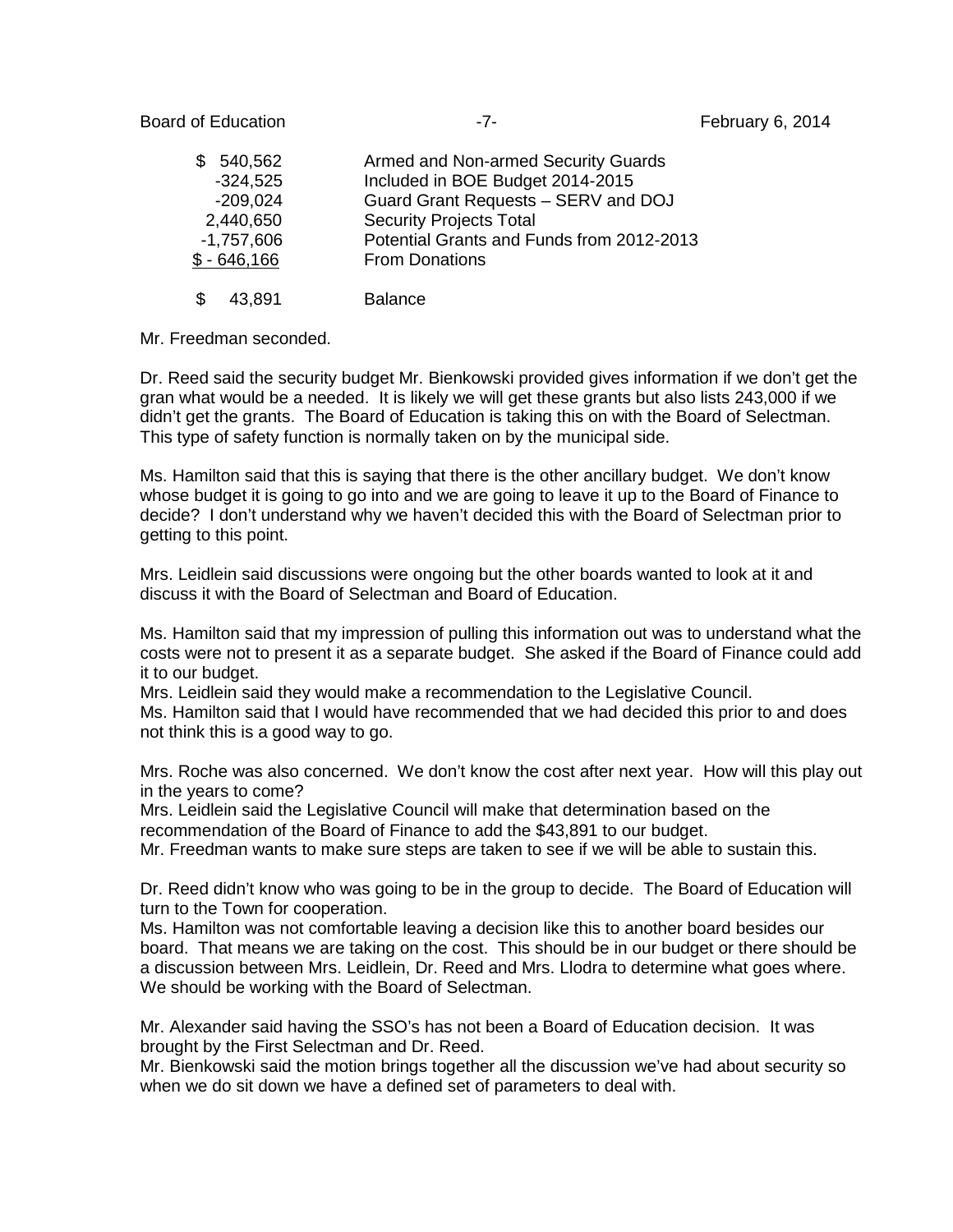Board of Education **-8-** February 6, 2014

Ms. Hamilton said once we pass it on we have no vote left. This should not be left up to the other boards. We should move to table whether this will be the process.

Dr. Reed said it is very important that the funding that is being spent from the Selectman's current budget be clearly understood so that it doesn't appear to the public that the school security officer program requires new funding. There needs to be a partnership.

Mr. Alexander wants to make sure it comes across that we want to provide the best security for our students. There is a lot of support for armed security. Some were concerned if the Board of Education should provide it. We need to make it clear if we want to turn this over to the security committee.

MOTION: Ms. Hamilton moved to table the motion. Mr. Alexander seconded. Motion passes unanimously.

Item 4 – Public Participation

Laura Terry was confused that the Board went to a zero percent increase because we aren't done with reductions. It was not our job just to be concerned about the taxpayers.

Marabeth Pereira, 33 Pocono Road, as a tech liaison she said it varies from school to school as to what their job involves. When technology fails it is a problem. At their PTA meeting they supported the presented budget but not with a reduction of \$138,000. If security is part of the Board of Education budget she feels there will be reductions.

Dr. Gejda informed the Board of the Southern Connecticut Science and Engineering Fair being held at Newtown High School this Saturday from noon until 1:30 p.m.

MOTION: Mr. Alexander moved to adjourn. Mrs. Roche seconded. Motion passes unanimously.

Item 5 - Adjournment The meeting adjourned at 11:40 p.m.

Respectfully submitted:

 Kathy Hamilton **Secretary** 

\_\_\_\_\_\_\_\_\_\_\_\_\_\_\_\_\_\_\_\_\_\_\_\_\_\_\_\_\_\_\_\_\_\_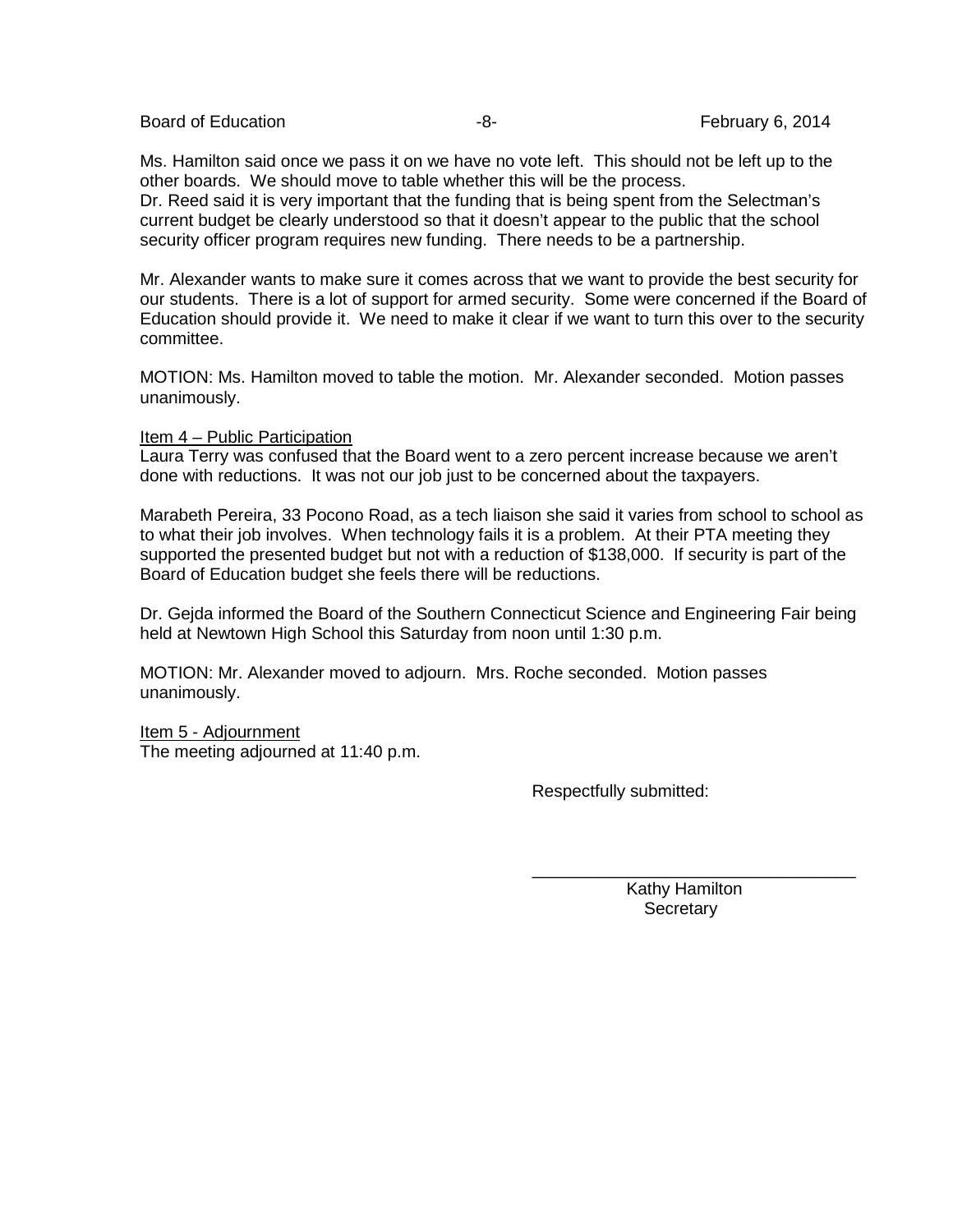Board of Education **-8-** February 4, 2014

Mr. Alexander wants to make sure it comes across that we want to provide the best security for our students. There is a lot of support for armed security. Some were concerned if the Board of Education should provide it. We need to make it clear if we want to turn this over to the security committee.

MOTION: Ms. Hamilton moved to table the motion. Mr. Alexander seconded. Motion passes unanimously.

### Item 4 – Public Participation

Laura Terry was confused that the Board went to a zero percent increase because we aren't done with reductions. It was not our job just to be concerned about the taxpayers.

Marabeth Pereira, 33 Pocono Road, as a tech liaison she said it varies from school to school as to what their job involves. When technology fails it is a problem. At their PTA meeting they supported the presented budget but not with a reduction of \$138,000. If security is part of the Board of Education budget she feels there will be reductions.

Dr. Gejda informed the Board of the Southern Connecticut Science and Engineering Fair being held at Newtown High School this Saturday from noon until 1:30 p.m.

MOTION: Mr. Alexander moved to adjourn. Mrs. Roche seconded. Motion passes unanimously.

Item 5 - Adjournment

The meeting adjourned at 11:40 p.m.

Respectfully submitted:

\_\_\_\_\_\_\_\_\_\_\_\_\_\_\_\_\_\_\_\_\_\_\_\_\_\_\_\_\_\_\_\_\_\_ Kathy Hamilton **Secretary**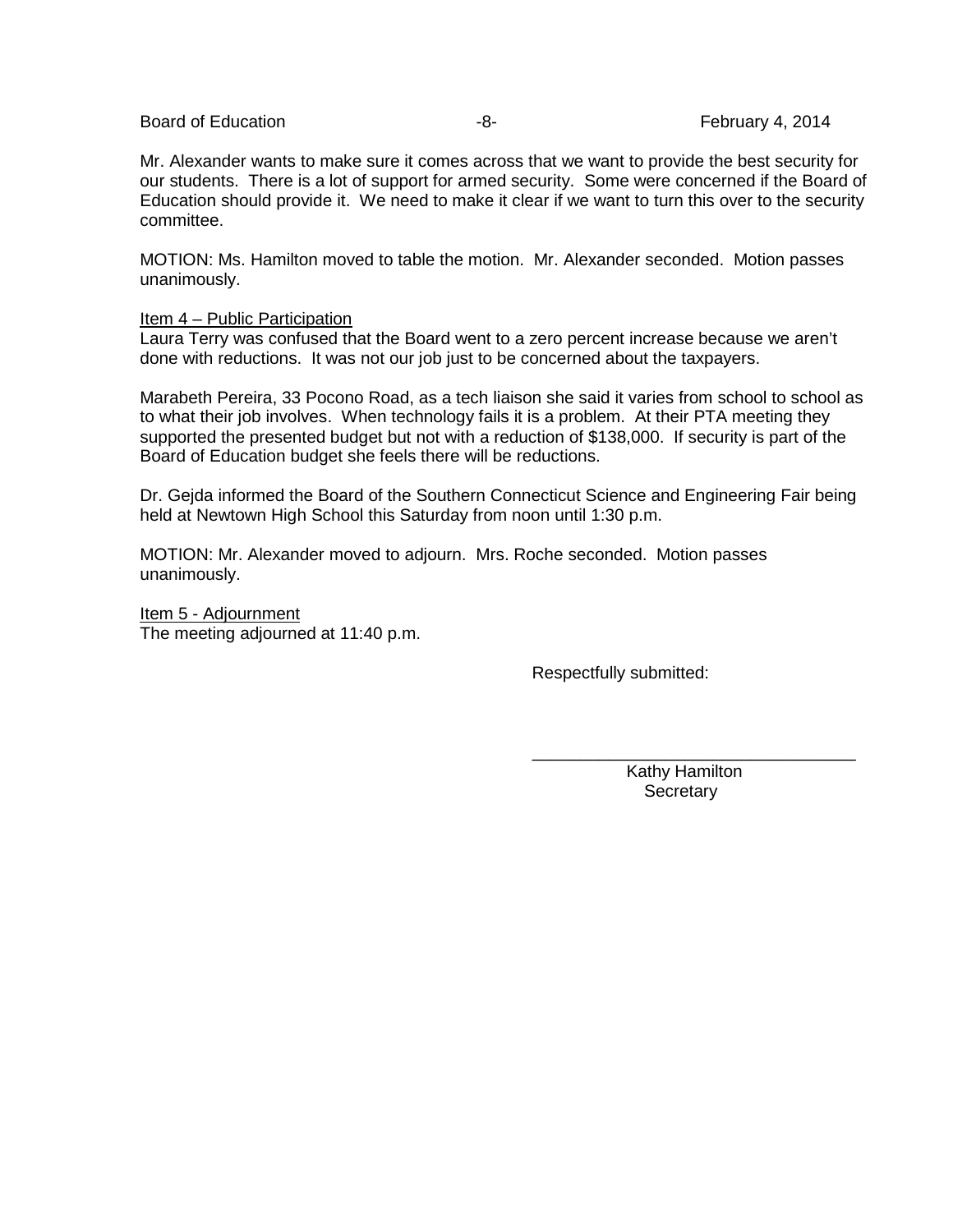# **Estimated Expenditures for 2014-15**

|                                                     |            |            | Cumulative | Percent of | Balance    | Percent  |
|-----------------------------------------------------|------------|------------|------------|------------|------------|----------|
| 2013-14 Approved Budget                             |            | 71,045,304 | Adjustment | Decrease   |            | Change   |
|                                                     |            |            |            |            |            |          |
| 2014-15 Superintendent's Proposal                   |            | 71,580,034 | 534,730    |            |            | 0.75%    |
|                                                     |            |            |            |            |            |          |
| Adjustments                                         |            | $\Omega$   | $\Omega$   | $0.00\%$   | 71,580,034 | 0.75%    |
| Enrollment Study - current                          |            | (17,500)   | (17,500)   | $-0.02\%$  | 71,562,534 | 0.73%    |
| Stanley Lockset - Interior Door Materials - DOJ     |            | (207,500)  | (225,000)  | $-0.32%$   | 71,355,034 | 0.44%    |
| Voice over IP - RIS - DOJ                           |            | (67, 856)  | (292, 856) | $-0.41%$   | 71,287,178 | 0.34%    |
| Replacement Truck - current                         |            | (40,000)   | (332,856)  | $-0.47\%$  | 71,247,178 | 0.28%    |
| <b>SHS Sewer Assessment - current</b>               |            | (15, 393)  | (348, 249) | $-0.49\%$  | 71,231,785 | 0.26%    |
| Strategic Plan Consultant - current                 |            | (25,000)   | (373, 249) | $-0.53\%$  | 71,206,785 | 0.23%    |
| Special Ed Tuition - DOJ                            |            | (18,000)   | (391,249)  | $-0.55\%$  | 71,188,785 | 0.20%    |
| Special Ed Transportation - DOJ                     | ist motion | (4,000)    | (395.249)  | $-0.56%$   | 71,184,785 | 0.20%    |
|                                                     |            |            | (395, 249) | $-0.56%$   | 71,184,785 | 0.20%    |
| Additional decreases at Superintendent's discretion |            | (139, 481) | (534,730)  | $-0.75%$   | 71,045,304 | $0.00\%$ |
|                                                     | 5th motion |            | (534,730)  | $-0.75%$   | 71,045,304 | $0.00\%$ |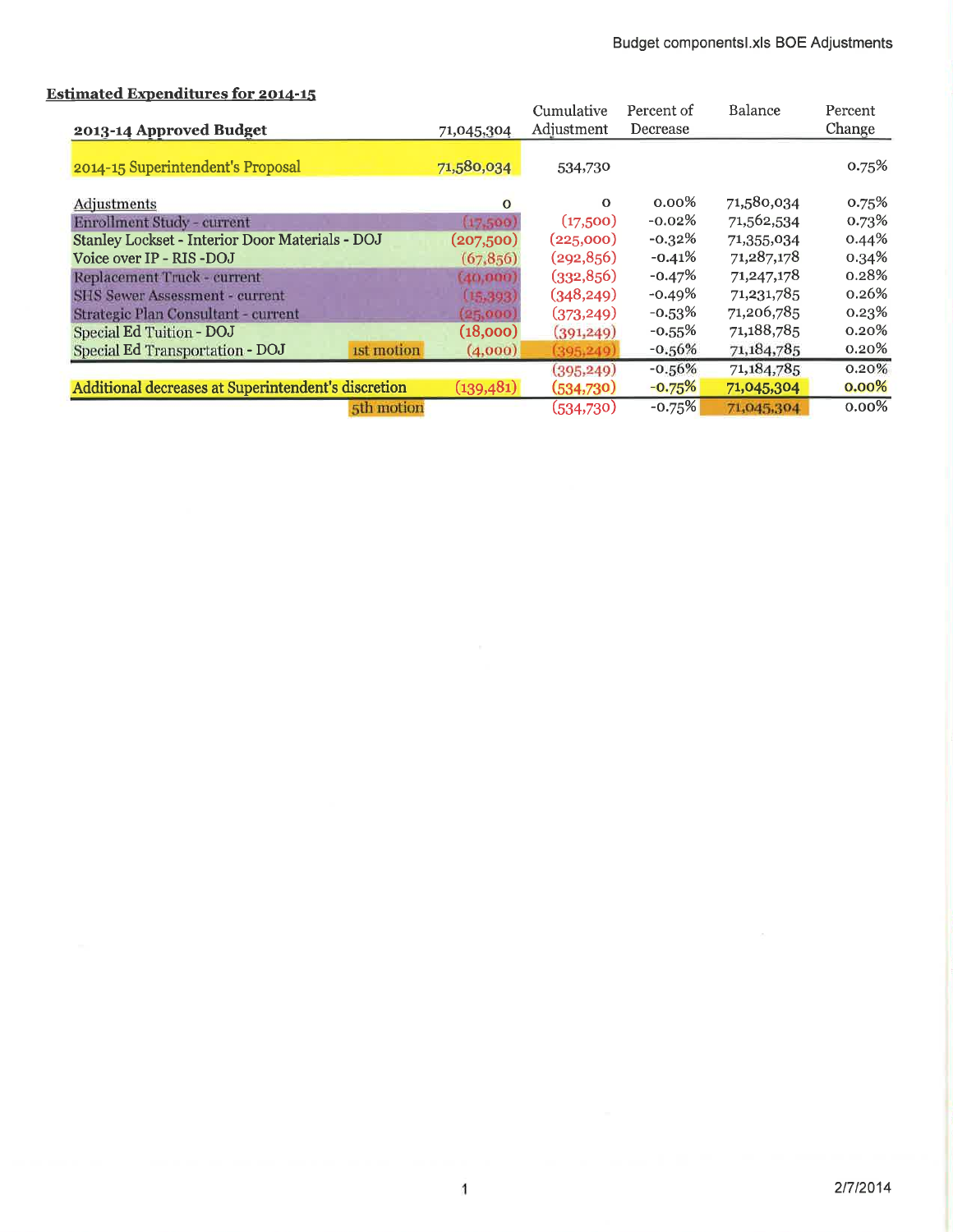# Possible budget adjustments:

| <b>Stanley Lockset</b>    | \$207,500 | <b>JDG</b>                         |
|---------------------------|-----------|------------------------------------|
| Voice over $IP - RIS$     | 67,856    | <b>JDG</b>                         |
| Tuition special ed.       | 22,000    | <b>JDG</b>                         |
| <b>Enrollment Study</b>   | 17,500    | begin contract service in May 2014 |
| <b>Replacement Truck</b>  | 40,000    | possible from this year's budget   |
| <b>Sewer Assessment</b>   | 15,393    | possible from this year's budget   |
| Strategic Plan Consultant | 25,000    | possible from this year's budget   |

 $\sim 10$ 

February 4, 2014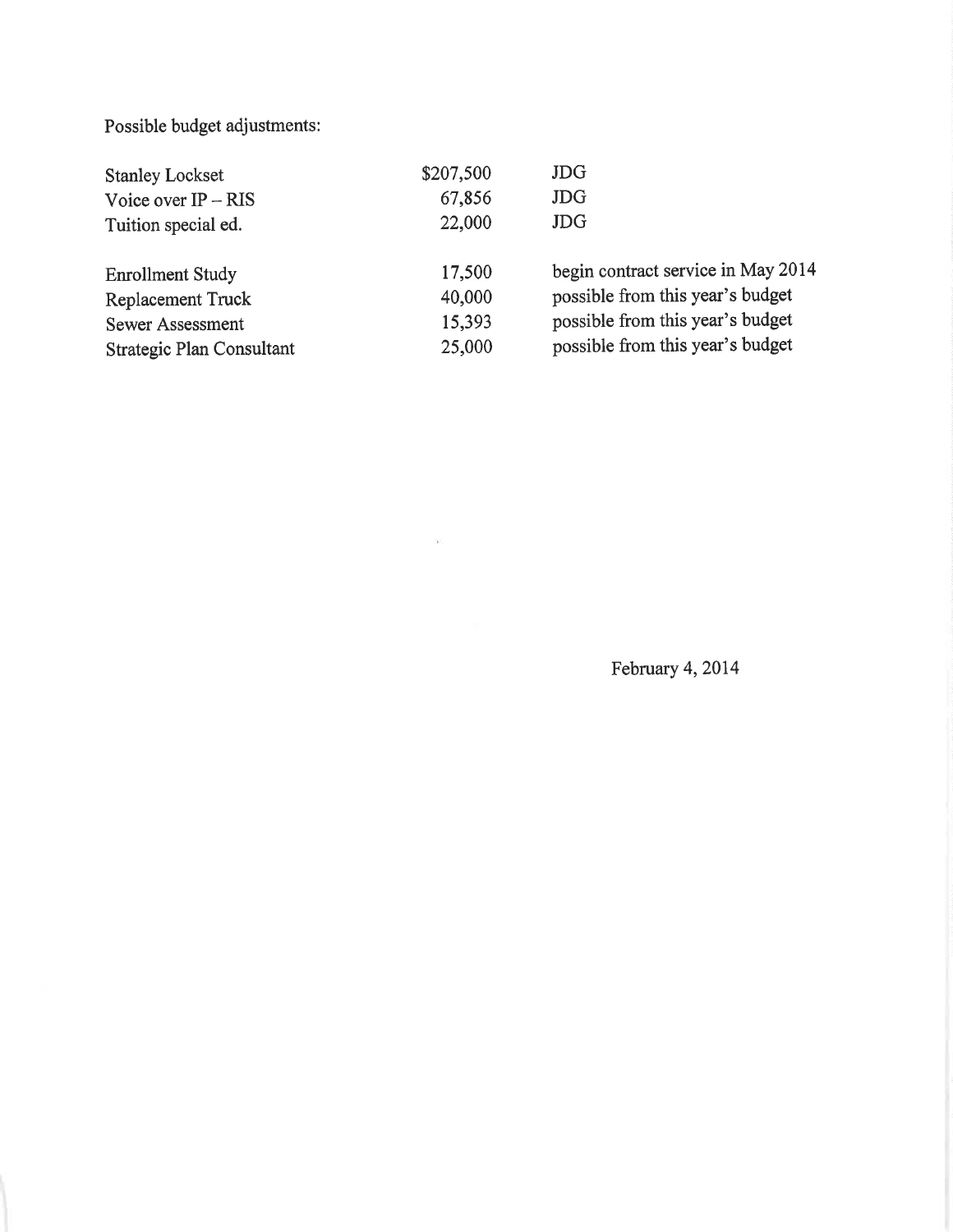#### DISTRICT SECURITY SERVICES

|                                  | 2010-11<br>Expended | 2011-12<br>Expended | 2012-13<br>Expended | 2013-14<br><b>Budget</b> | $2014 - 15$<br>Proposed | $2014 - 15$<br><b>Un-Armed</b> | 2014-15<br><b>Local Source</b> | <b>Notes</b>                                         |
|----------------------------------|---------------------|---------------------|---------------------|--------------------------|-------------------------|--------------------------------|--------------------------------|------------------------------------------------------|
| <b>BOE GENERAL FUND</b>          |                     |                     |                     |                          |                         |                                |                                |                                                      |
| Director of Security             | 66,596              | 67,955              | 68,634              | 73,507                   | 73,507                  | 73,507                         | $\circ$                        |                                                      |
| Security Staff                   | 62,005              | 58,827              | 63,475              | 64,446                   | 67,136                  | 67,136                         | $\Omega$                       |                                                      |
| <b>Staff Training</b>            | 1,571               | 365                 | 3,344               | 4,000                    | 5,402                   | 5,402                          | $\Omega$                       |                                                      |
| <b>Security Services</b>         | 3,438               | 1,890               | 1,984               | 8,000                    | 8,000                   | 8,000                          | $\Omega$                       |                                                      |
| <b>Equipment Repairs</b>         | 2,300               | 704                 |                     |                          |                         |                                | 0                              |                                                      |
| <b>Staff Mileage</b>             | 2,695               | 855                 | 25                  | 300                      | 3,000                   | 3,000                          | $\Omega$                       |                                                      |
| <b>Security Supplies</b>         | 1,568               | 7,005               | 2,886               | 2,900                    | 2,280                   | 2,280                          | O                              |                                                      |
| Equipment                        | 0                   | 1,730               | $\mathbf 0$         | O                        | 0                       | $\Omega$                       | 0                              |                                                      |
| Total                            | 140,172             | 139,331             | 140,348             | 153,153                  | 159,325                 | 159,325                        | $\Omega$                       |                                                      |
| Security Staff Headcount         | 3                   | 3                   | 3                   | 3                        | 3                       | 3                              |                                |                                                      |
| ADDITIONAL NEEDED DUE TO 12/14   |                     |                     |                     |                          |                         | Armed                          |                                |                                                      |
| Equipment                        |                     |                     |                     |                          |                         | 15,035                         | 15,035                         | <b>Armoring Equipment</b>                            |
| W/E security & Summer School     |                     |                     |                     |                          |                         | 15,852                         | 15,852                         | $W/E @ $9,120,$ summer @ \$6,732                     |
| Armed Security Staff (6)         |                     |                     |                     |                          |                         | 161,406                        | 161,406                        | 6 guards $@$ \$26,901 annually                       |
| Armed Security Differential (3)  |                     |                     |                     |                          |                         | 14,728                         | 14,728                         | 3 guards rate differential from unarmed to armed     |
| Unarmed Security Staff (8)       |                     |                     | 61,204              | 227,150                  | 165,200                 | 174,216                        | 9,016                          | 8 guards rate differential from \$20,650 to \$21,777 |
| <b>Total Additional</b>          | $\overline{O}$      | $\overline{O}$      | 61,204              | 227,150                  | 165,200                 | 381,237                        | 216,037                        |                                                      |
|                                  |                     |                     |                     |                          |                         |                                |                                | Needed for armed guards<br>191.169                   |
| <b>Additional Security Staff</b> |                     |                     | 8                   | 11                       | 8                       | 14                             |                                |                                                      |
|                                  |                     |                     |                     |                          |                         |                                |                                |                                                      |
| <b>Total Costs</b>               | 140,172             | 139,331             | 201,552             | 380,303                  | 324,525                 | 540,562                        | 216,037                        | Funding from Local Sources - TBD                     |
| <b>Total Security Staff</b>      | 3                   | 3                   | 11                  | 14                       | 11                      | 17                             | 6                              |                                                      |

#### **LESS: POTENTIAL GRANT FUNDING SOURCES**

1950

|                                                    | 2010-11<br>Expended | 2011-12<br>Expended | 2012-13<br>Expended | 2013-14<br><b>Budget</b> | $2014 - 15$<br>Proposed | $2014 - 15$<br>Mix | 2014-15<br><b>Local Source</b> | <b>Notes</b>                     |
|----------------------------------------------------|---------------------|---------------------|---------------------|--------------------------|-------------------------|--------------------|--------------------------------|----------------------------------|
| <b>SCHOOL EMERGENCY RESPONSE TO VIOLENCE GRANT</b> |                     |                     | (101, 335)          | (143, 680)               | (151, 158)              | (151, 158)         | (151, 158)                     | 4 armed, 2 unarmed guards        |
| <b>BOE FUNDED AFTER SERV</b>                       | 140,172             | 139,331             | 100,217             | 236,623                  | 173,367                 | 389,404            | 64,879                         | Funding from Local Sources - TBD |
| <b>DEPARTMENT OF JUSTICE GRANT</b>                 |                     |                     |                     | (117, 234)               | (57, 866)               | (57, 866)          | (57, 866)                      | 4 unarmed for 6 months           |
| <b>BOE FUNDED AFTER BOTH GRANTS</b>                | 140,172             | 139,331             | 100,217             | 119,389                  | 115,501                 | 331,538            | 7,013                          | Funding from Local Sources - TBD |

This amount is to be determined as application for SERV Extended Services Grant submission will begin in near future.

The DOJ grant budgets listed here represent an optimistic interpretation of what we have been told would be covered.<br>Any shortfalls in these grants will become part of other local sources.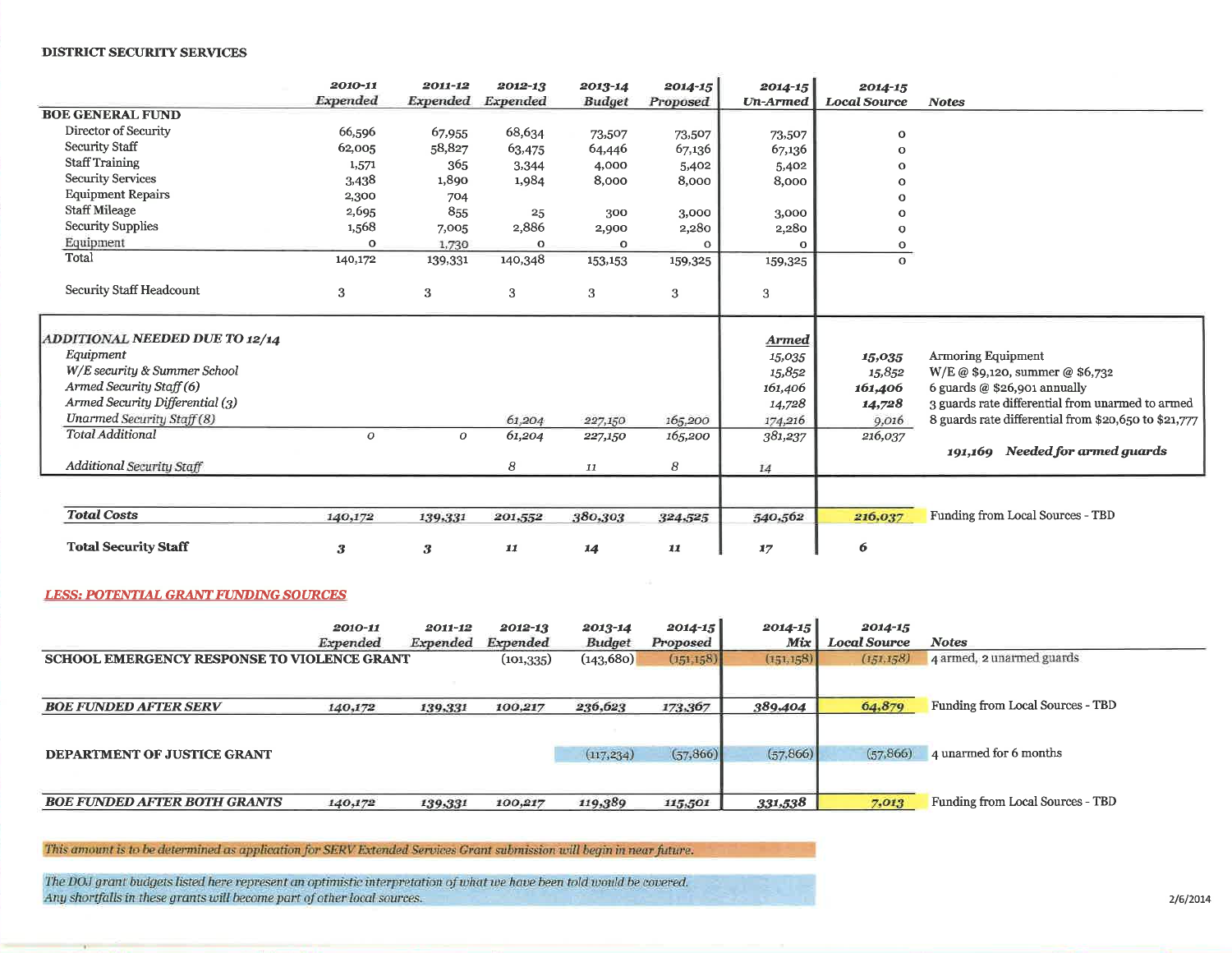# Security Projects - Projected Costs and Funding Sources Through December 31, 2014

|                                                                               |                       |            | <b>Funding Source</b>  |                  |                                                                                                      |
|-------------------------------------------------------------------------------|-----------------------|------------|------------------------|------------------|------------------------------------------------------------------------------------------------------|
| <b>Security Personnel</b>                                                     | <b>Estimated Cost</b> | <b>BOE</b> | <b>Grants</b>          | <b>Donations</b> | Local                                                                                                |
| <b>Un-Armed Security Personnel</b>                                            | \$365,103             | \$365,103  | \$260,914              |                  | \$0 \$143,680 currently funded by SERV grant                                                         |
| <b>Staff Training</b>                                                         | \$4,000               | \$4,000    |                        |                  | \$0 \$117,234 anticipated to be funded under DOJ grant                                               |
| <b>Security Services</b>                                                      | \$8,000               | \$8,000    |                        |                  | \$0 Total \$260,914                                                                                  |
| <b>Staff Mileage</b>                                                          | \$300                 | \$300      |                        |                  | \$o                                                                                                  |
| Security Supplies                                                             | \$2,900               | \$2,900    |                        |                  | \$o                                                                                                  |
| <b>Total Security Personnel</b>                                               | \$380,303             | \$380,303  | \$260,914              | \$o              | <b>So</b>                                                                                            |
| <b>Building Hardening</b>                                                     |                       |            |                        |                  |                                                                                                      |
| <b>Interior Door Locksets</b>                                                 | \$731,000             |            | \$390,700<br>\$340,300 |                  | Part of the \$511,016 to Town surplus in fiscal 2012-13<br>Anticipated to be received from DOJ grant |
| <b>Total Lock Sets</b>                                                        | \$731,000             |            | \$731,000              |                  |                                                                                                      |
| Two-way Radios                                                                | \$163,322             |            | \$99,767               | \$63,555         | \$0 In progress                                                                                      |
| Emergency Drills - all schools                                                | \$18,000              |            |                        | \$18,000         | \$0 Completed $9/17/13$                                                                              |
| Emergency Drills - all schools                                                | \$13,000              |            |                        |                  | \$13,000 Scheduled 5/14/14                                                                           |
| <b>Exterior Alert System</b>                                                  | \$47,457              |            | \$65,831               |                  | -\$18,374 Under discussion                                                                           |
| Protective Film for Windows                                                   | \$347,500             |            | \$305,000              | \$30,000         | \$12,500 Partially Completed                                                                         |
| <b>Bollards</b>                                                               | \$23,000              |            | \$25,002               |                  | -\$2,002 Pending                                                                                     |
| Surveillance Cameras<br>(NMS, RIS, HAW, HOM, MG)                              | \$336,099             |            |                        | \$336,099        | \$0 In progress                                                                                      |
| Hub Switching for Cameras                                                     | \$52,680              |            | \$52,680               |                  | \$0 In progress                                                                                      |
| Keyless Entry                                                                 | \$136,512             |            |                        | \$136,512        | \$0 Completed                                                                                        |
| Labor<br>(NMS, RIS, HAW, HOM, MG)                                             | \$62,000              |            |                        | \$62,000         | $\mathbf{S}$ O                                                                                       |
| VOIP for RIS & NMS                                                            | \$121,793             |            | \$121,793              |                  | \$0 Half completed Dec. 2013, remainder in progress                                                  |
| Ready Packs for ERT - All Schools                                             | \$1,500               |            | \$1,500                |                  | \$0                                                                                                  |
| Maintenance & Licensing for radios,<br>surveillance cameras and keyless entry | \$12,000              |            | \$12,000               |                  | \$0 Pending                                                                                          |
| NHS Surveillance Camera Upgrade                                               | \$37,866              |            | \$37,866               |                  | \$0 Pending                                                                                          |
| NHS Surveillance Cameras - Exterior                                           | \$101,607             |            | \$101,607              |                  | \$0 Pending                                                                                          |
| NHS Surveillance Cameras - Interior                                           | \$137,991             |            | \$137,991              |                  | \$0 Pending                                                                                          |
| NHS Surveillance Cameras - Stadium                                            | \$65,571              |            | \$65,571               |                  | \$0 Pending                                                                                          |
| <b>Total NHS Cameras</b>                                                      | \$343,033             |            | \$343,033              |                  | \$0                                                                                                  |
| Fencing                                                                       | \$31,754              |            |                        |                  | \$31,754 Funding Needed                                                                              |
| <b>Total Building Hardening</b>                                               | \$2,440,650           | \$0        | \$1,757,606            | \$646,166        | \$36,878                                                                                             |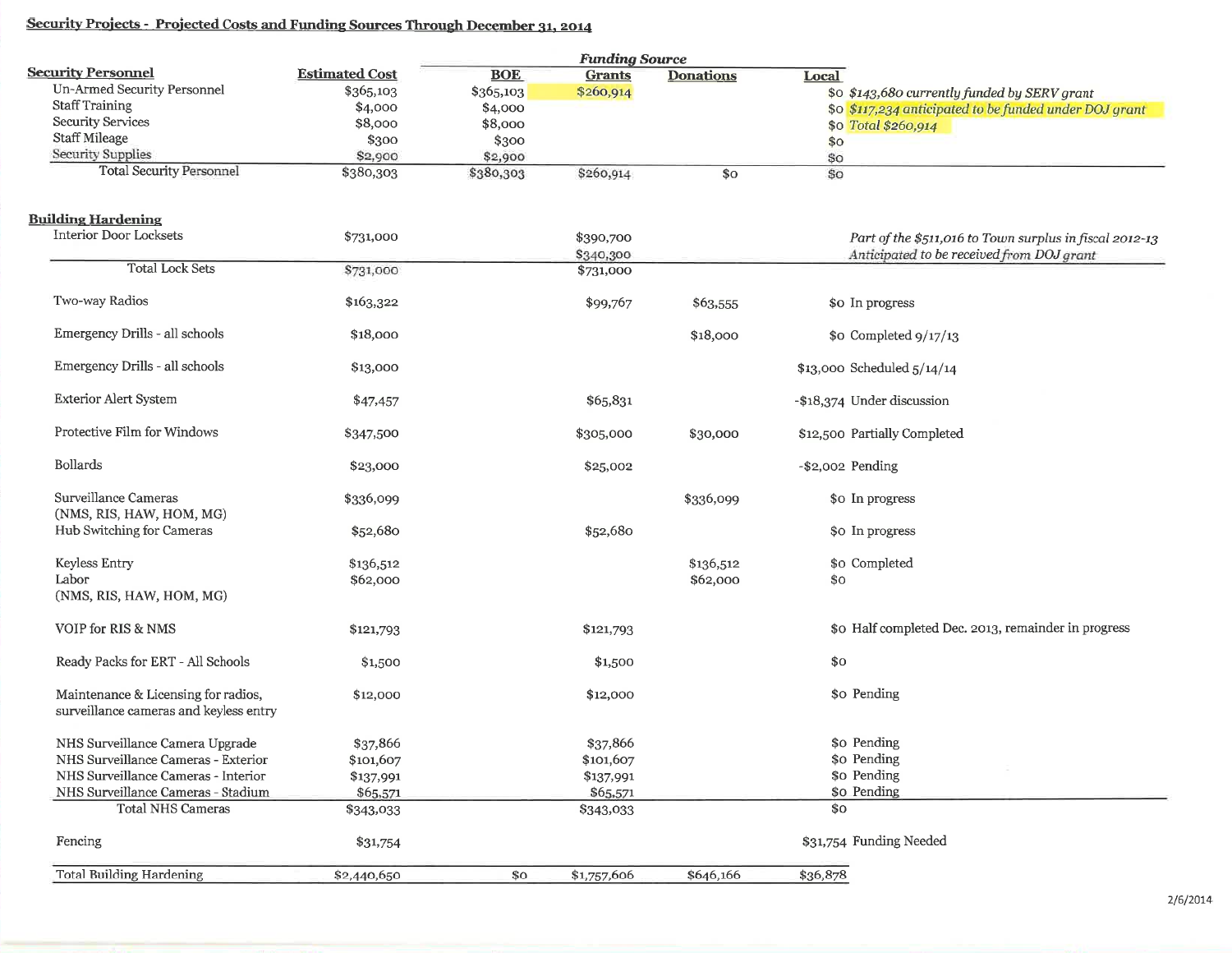| Security Projects - Projected Costs and Funding Sources through December 31, 2014 |                       |               |                       |                |                              |  |
|-----------------------------------------------------------------------------------|-----------------------|---------------|-----------------------|----------------|------------------------------|--|
|                                                                                   | <b>Estimated Cost</b> | <b>Grants</b> | <b>Donations</b>      | Local          | <b>Notes</b>                 |  |
|                                                                                   |                       |               |                       |                |                              |  |
| <b>Building Hardening</b>                                                         |                       |               |                       |                |                              |  |
| <b>Interior Door Locksets</b>                                                     | \$731,000             | \$390,700     |                       |                | Paid out of 12-13 budget     |  |
|                                                                                   |                       | \$340,300     |                       |                | Pending                      |  |
| <b>Total Lock Sets</b>                                                            | \$731,000             | \$731,000     |                       |                |                              |  |
|                                                                                   |                       |               |                       |                |                              |  |
| <b>Projects</b>                                                                   |                       |               |                       |                |                              |  |
|                                                                                   |                       |               |                       |                |                              |  |
| Project A                                                                         | \$163,322             | \$99,767      | \$63,555              |                | \$0 In progress              |  |
|                                                                                   | \$336,099             |               | \$336,099             |                | \$0 In progress              |  |
|                                                                                   | \$52,680              | \$52,680      |                       |                | \$0 In progress              |  |
| Project B                                                                         |                       |               |                       |                |                              |  |
|                                                                                   | \$18,000              |               | \$18,000              |                | \$0 Completed 9/17/13        |  |
|                                                                                   | \$136,512             |               |                       |                |                              |  |
|                                                                                   | \$62,000              |               | \$136,512<br>\$62,000 | s <sub>o</sub> | \$0 Completed                |  |
|                                                                                   |                       |               |                       |                |                              |  |
| Project C                                                                         | \$13,000              |               |                       |                | \$13,000 Scheduled 5/14/14   |  |
|                                                                                   |                       |               |                       |                |                              |  |
| Project D                                                                         | \$47,457              | \$65,831      |                       |                | -\$18,374 Under discussion   |  |
|                                                                                   |                       |               |                       |                |                              |  |
| Project E                                                                         | \$347,500             | \$305,000     | \$30,000              |                | \$12,500 Partially Completed |  |
| Project F                                                                         | \$23,000              | \$25,002      |                       |                | -\$2,002 Pending             |  |
|                                                                                   | \$121,793             | \$121,793     |                       |                | \$0 Pending                  |  |
|                                                                                   | \$1,500               | \$1,500       |                       | $$^{\circ}$    |                              |  |
|                                                                                   | \$12,000              | \$12,000      |                       |                | \$0 Pending                  |  |
|                                                                                   | \$37,866              | \$37,866      |                       |                | \$0 Pending                  |  |
|                                                                                   | \$101,607             | \$101,607     |                       |                | \$0 Pending                  |  |
|                                                                                   | \$137,991             | \$137,991     |                       |                | \$0 Pending                  |  |
|                                                                                   | \$65,571              | \$65,571      |                       |                | \$0 Pending                  |  |
|                                                                                   |                       |               |                       |                |                              |  |
| Project G                                                                         | \$31,754              |               |                       |                | \$31,754 Pending             |  |
| <b>Total Building Hardening</b>                                                   | \$2,440,650           | \$1,757,606   | \$646,166             | \$36,878       |                              |  |
|                                                                                   |                       |               |                       |                |                              |  |
| Less 2012-13 Budget Expense                                                       |                       | $-$ \$390,700 |                       |                |                              |  |
|                                                                                   |                       |               |                       |                |                              |  |
| Submitted under 2013-14 DOJ Grant                                                 |                       | \$1,366,906   |                       |                |                              |  |
| <b>Amount Unfunded</b>                                                            |                       |               |                       | \$36,878       |                              |  |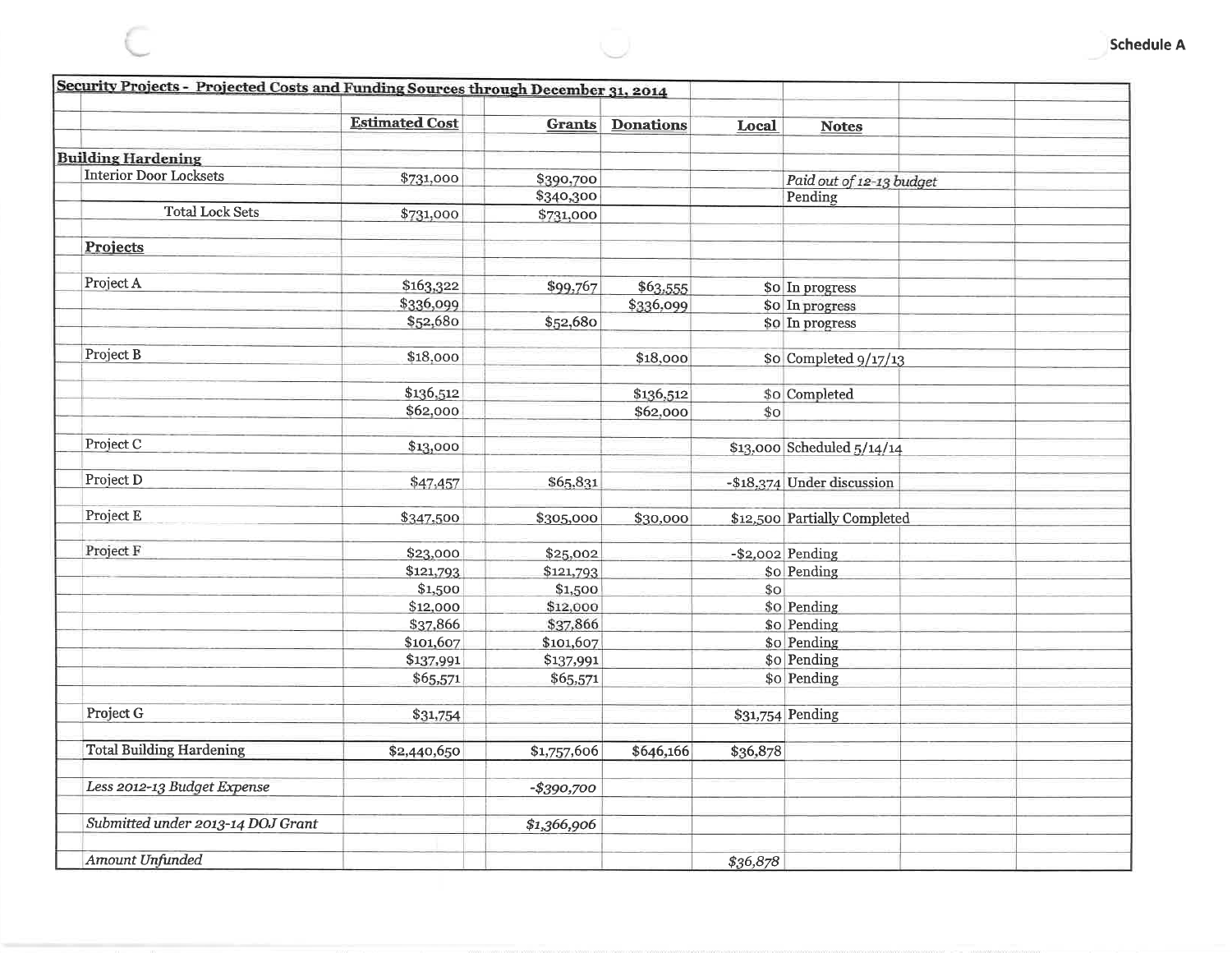# STARR PROGRAM EXPENDITURES THROUGHOUT THE PROPOSED BUDGET

|                 | 2013-14         |               |                 | 2014-15                                  |                                      |  |  |
|-----------------|-----------------|---------------|-----------------|------------------------------------------|--------------------------------------|--|--|
| <b>SALARIES</b> | <b>BENEFITS</b> | <b>BUDGET</b> | <b>SALARIES</b> | <b>BENEFITS</b>                          | <b>BUDGET</b>                        |  |  |
|                 |                 |               |                 |                                          |                                      |  |  |
|                 |                 |               |                 |                                          | \$677                                |  |  |
|                 |                 |               |                 |                                          |                                      |  |  |
| \$26,754        | \$6,056         | \$32,810      |                 |                                          | \$16,369                             |  |  |
|                 |                 |               |                 |                                          |                                      |  |  |
|                 |                 |               |                 |                                          | \$3,463                              |  |  |
|                 |                 | \$18,072      |                 |                                          | \$3,294                              |  |  |
|                 |                 |               |                 |                                          | \$6,757                              |  |  |
|                 |                 |               |                 |                                          |                                      |  |  |
| \$96,603        | \$2,276         | \$98,879      | \$94,438        | \$2,005                                  | \$96,443                             |  |  |
| \$26,450        | \$8,592         | \$35,042      |                 |                                          |                                      |  |  |
|                 |                 | \$133,921     |                 |                                          |                                      |  |  |
|                 |                 |               |                 |                                          |                                      |  |  |
|                 |                 |               | \$661           | \$51                                     | \$712                                |  |  |
|                 |                 |               |                 |                                          |                                      |  |  |
| \$62,127        | \$23,577        | \$85,704      |                 |                                          | \$83,798                             |  |  |
|                 |                 | \$177,797     |                 |                                          | \$60,000                             |  |  |
|                 |                 | \$263,501     |                 |                                          | \$143,798                            |  |  |
|                 |                 |               |                 |                                          |                                      |  |  |
|                 |                 | \$59,433      |                 |                                          | \$32,219                             |  |  |
|                 |                 |               |                 |                                          |                                      |  |  |
| \$211,934       | \$40,501        | \$507,737     | \$171,590       | \$29,872                                 | \$296,975                            |  |  |
|                 |                 |               |                 |                                          |                                      |  |  |
|                 |                 |               |                 |                                          |                                      |  |  |
|                 |                 | \$67,992      |                 |                                          | \$102,397                            |  |  |
|                 |                 | \$197,527     |                 |                                          | \$93,948                             |  |  |
|                 |                 | \$265,519     |                 |                                          | \$196,345                            |  |  |
|                 |                 |               |                 |                                          | \$100,630                            |  |  |
|                 |                 |               | \$242,218       | \$605<br>\$14,053<br>\$2,801<br>\$59,032 | \$72<br>\$2,316<br>\$662<br>\$24,766 |  |  |

# NOTE: THE ALLOCATION OF BENEFITS SHOWN ABOVE ARE ACTUALLY BUDGETED UNDER EMPLOYEE BENEFITS. 2013-14 BUDGET WAS BASED ON FOUR STUDENTS. THE 2014-15 BUDGET IS BASED ON TWO STUDENTS.

2/3/2014